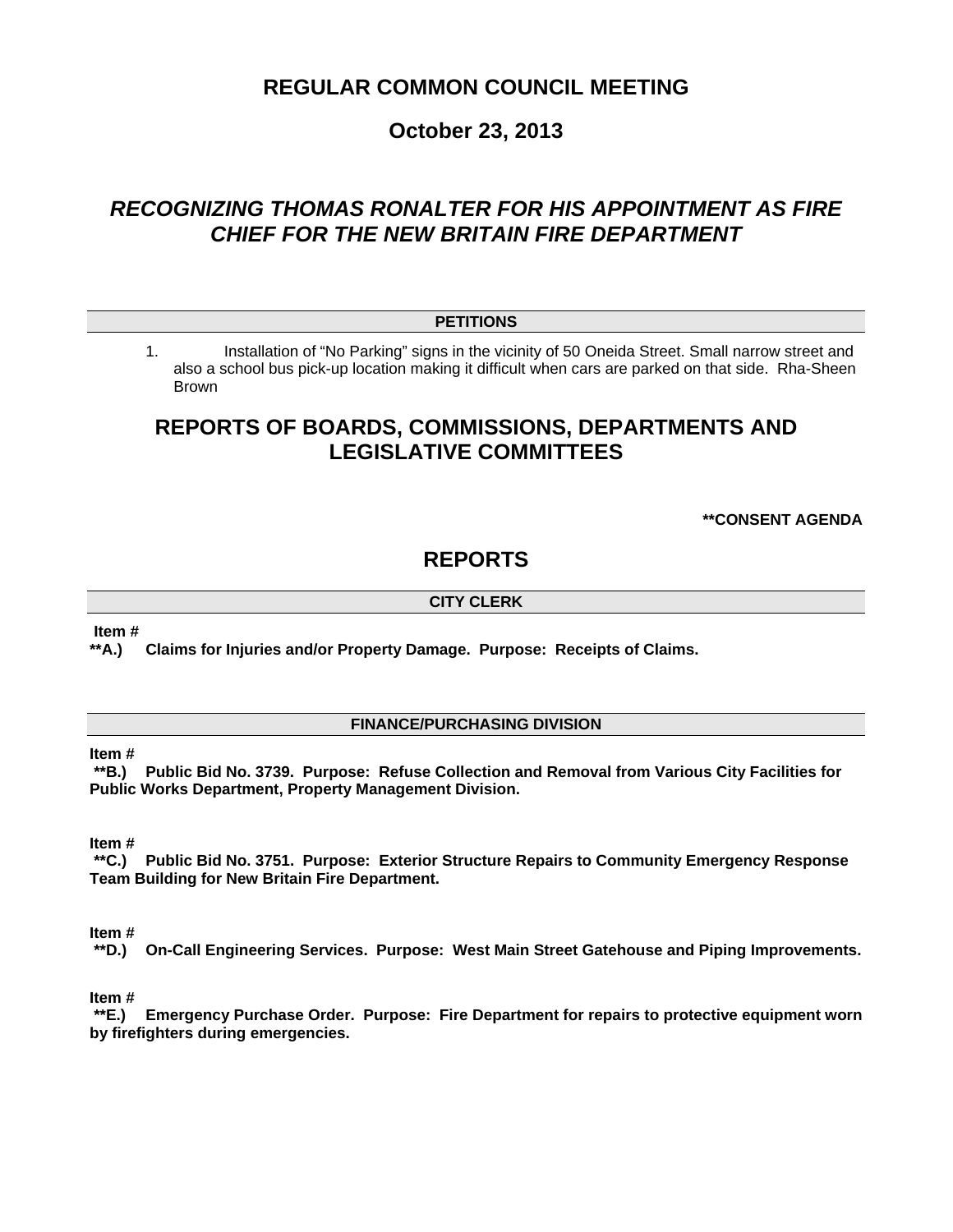## **PUBLIC WORKS**

**Item #32487 \*\*E.1) 57 Pendleton Road – Pothole. Purpose: Repaired on October 9, 2013.** 

## **TAX DEPARTMENT**

**Item #** 

 **\*\*F.) Tax Abatements, Corrections and Refunds.** 

## **ITEMS BACK FROM COMMITTEE**

## **CONSOLIDATED COMMITTEE**

**Item #32474** 

**\*\*G.) Revisions to Mattabassett Charter. Purpose: Approves admission of the City of Middletown as member of the Mattabassett District.** 

**Item #32485** 

**\*\*H.) Chapter 14 of the Code of Ordinances be amended by adding Article XIX. Purpose: Licensing for Barbershops, Salons and Cosmetology.** 

## **RESOLUTIONS BACK FROM COMMITTEE**

## **Item #32474**

**1.) Revisions to Mattabassett Charter. Purpose: Approves admission of the City of Middletown as member of the Mattabassett District. M. Trueworthy** 

**Item #32485** 

**2.) Chapter 14 of the Code of Ordinances be amended by adding Article XIX. Purpose: Licensing for Barbershops, Salons and Cosmetology. L. Hermanowski, D. DeFronzo, A. Platosz** 

# **NEW RESOLUTIONS**

**Item #** 

**3.) Contributions to sponsor annual Breakfast/Assembly. Purpose: Commemorate life and legacy of Dr. Martin Luther King Jr., Monday, January 20, 2014. T. Collins, Rha-Sheen Brown**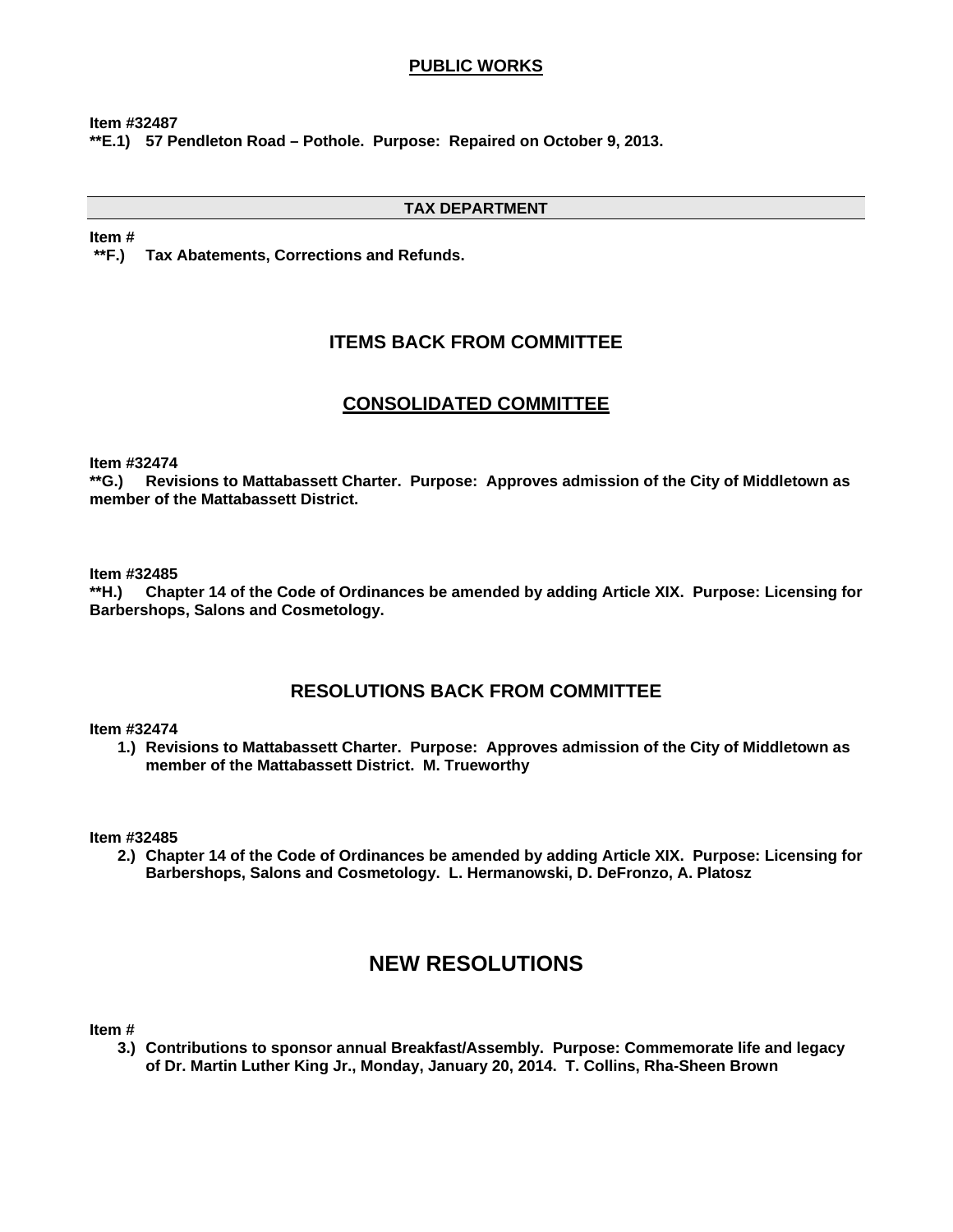#### **Item #**

**4.) Authorization to sign Grant Agreement for Brookside Road Bridge No. 088012. Purpose: Mayor authorized to sign "Grant Agreement between State of Conn. and City of New Britain under Local Bridge Program. T. Collins, E. Magnuszewski, C. Carlozzi, Jr., W. Pabon, E. Sanchez** 

#### **Item #**

**5.) Every Kid Counts After School Program. Purpose: Approval of a HUD Grant for an Extended School Hours Program at Lincoln Elementary after school program. S. Black, Rha-Sheen Brown, D. DeFronzo, J. Giantonio, E. Magnuszewski, E. Sanchez** 

#### **Item #**

**6.) Donations Account Budget Amendment. Purpose: Appropriate required funding to complete the Darius Miller Bandshell rehabilitation project. S. Black, Rha-Sheen Brown, D. DeFronzo, J. Giantonio, E. Magnuszewski, E. Sanchez** 

#### **Item #**

**7.) Recognition of The Borinqueneers 65th Infantry Regiment. Purpose: Intersection of Beaver St., Washington St. and Farmington Ave. north side of reconfigured Beaver St. be designated in honor of this unit. M. Trueworthy**